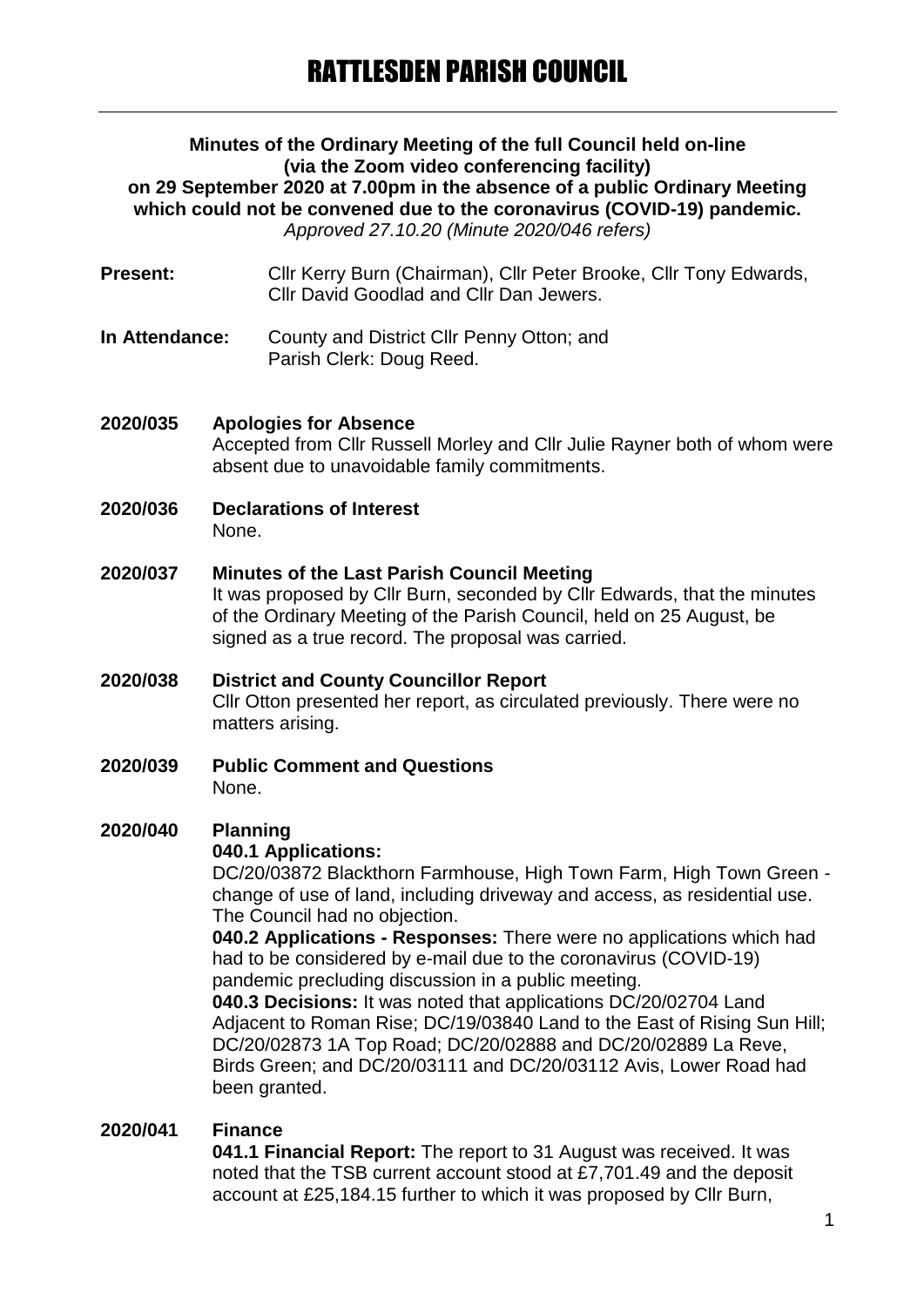seconded by Cllr Edwards, that the reconciliation be approved and duly signed. The proposal was carried.

**041.2 Payments and Income:** It was proposed by Cllr Goodlad, seconded by Cllr Burn, that the schedule of payments be approved. The proposal was carried. The schedule comprised the following:

- Litter-picker: salary (September) £168.56;
- Clerk: salary (September) including arrears from April £445.30;
- HMRC: PAYE (September) £111.20;
- Mr Roger Heard: 447th Bomb Group Memorial grass-cutting £62.00 (Section 137 expenditure);
- ◆ The Felsham Gardeners: attending to broken tree £10.00:
- The Felsham Gardeners: Cemetery grass-cutting £200.00; and
- ◆ Mid Suffolk District Council: box of black sacks £14.45 + £2.89 VAT. Income received was duly noted as follows:
- TSB: business (deposit) account interest (September) £10.65;
- Mid Suffolk District Council: precept (part 2) £9,238.00; and
- Mid Suffolk District Council: recycling grant (February-July) £338.64.

**041.3 Internal Audit 2019-2020:** Councillors reviewed the report recommendations and noted the action taken to date. It was resolved that the outstanding recommendations - principally concerning the precept calculation and Community Infrastructure Levy - also be implemented. **041.4 . NJC Pay Scales:** It was resolved that the Council adopt the new pay scales, effective from 1 April 2020, as contractually applicable to the Council post of Clerk.

**041.5 Insurance:** The Council had received insurance renewal details ahead of the meeting and, with the deadline for the renewal being imminent, agreed that the matter be discussed and determined. It was acknowledged that no new assets had been acquired by the Council in the last 12 months and none removed. Further, asset inspections had been carried out earlier in the year and no significant problems identified which would impact upon the cover requirements. Accordingly, based upon the quotations obtained, it was resolved that the renewal be agreed with Pen Underwriting Limited at a premium cost of £427.37. This represented only a small increase on the £401.04 paid for cover in 2019-2020. With future increases limited by accepting a three-year agreement, it was also resolved that such an agreement be confirmed.

#### **2020/042 Matters to be Brought to the Attention of the Council**

Cllr Edwards briefed councillors on complaints brought to his attention by a resident who had raised the same concerns with the Council in 2019. Whilst it was agreed that the issues had been properly addressed previously it was felt that, for clarity, a further response be sent to the resident. Cllr Brooke noted the need for a Council discussion on potential uses of the community land being gifted to the village. This would form an agenda item for the next meeting. Cllr Goodlad kindly offered to represent the Council on Remembrance Day and in any related services. He would also purchase a wreath on behalf of the Council for appropriate use.